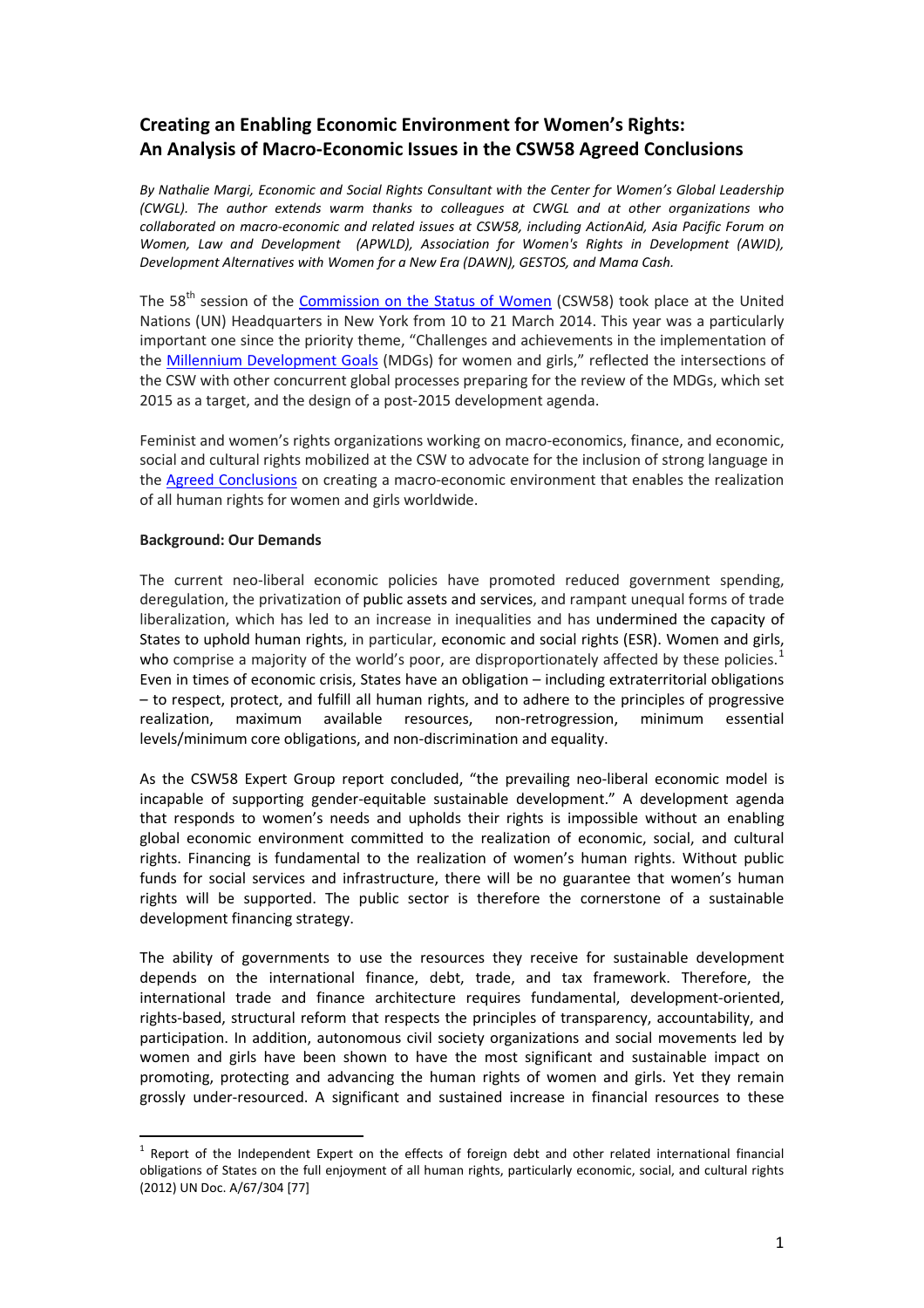organizations and movements is indispensable to uphold women's rights and achieve gender equality.

## **Challenges and Successes at CSW58**

Feminist and women's rights advocates from around the world mobilized for the inclusion of strong commitments in the CSW58 Agreed Conclusions on a global economic and financial framework that creates an enabling environment for the realization of all human rights for women and girls, including ESR.

In this endeavor, we faced many obstacles. Some Member States displayed hypocrisy in evoking sovereignty to evade their human rights obligations while supporting or entering into agreements with corporations and other private actors that undermine their national sovereignty. Some also claimed that economic issues were not relevant to a conference on women's issues. There were efforts to separate issues of concern to the Global North and the Global South. Finally, these issues were too seldom considered a priority for Member States and civil society organizations (CSOs), particularly in the Global North.

Despite these challenges, advocates working on macro-economic, finance, and related issues collaborated effectively to develop language proposals, lobby Member States, and strengthen the understanding of allies among Member States and CSOs on these issues and their capacity to advocate for them. Although some of the language included was weak, insufficient, or problematic, overall, we succeeded in ensuring that the Agreed Conclusions contained strong language recognizing the importance of a global economic and financial architecture that fosters an enabling environment for the realization of all human rights for women and girls. References to national sovereignty were not included in the text; on the contrary, several strong references to Member States' international human rights obligations as well as to the universality and indivisibility of human rights were included.

## **Language in the Agreed Conclusions**

The Agreed Conclusions contained strong language on the indivisibility and universality of human rights, including ESR (paras 11, 41, (k), (ff)), access to, control and ownership of assets and resources (paras (k), (ggg)), the links between child health and women's rights (para 22), gaps in the Millennium Development Goals (MDGs) (para 28), women and work, including care work (para 13, (k), (z), (gg)), macro-economic policy (para (ccc)), access to services and infrastructure (paras (dd) and (gg)), social protection (para (ff)), gender-responsive budgeting (paras (qq) and (bbb)), Overseas Development Assistance (ODA) (para 38), and the need to recognize the achievements and increase the resources of feminist groups (paras 40 and (ddd)).

Some of the paragraphs on women and work, including care work (paras 13, 19, 21), included strong language on women's full and productive employment, decent work, over-representation in low paid jobs and gender-stereotyped jobs like domestic and care work, and the lack of equal pay for equal work or work of equal value, as well as the unequal burden of unpaid care work and insufficient measures to reconcile paid work and care responsibilities, and insufficient social protection and insurance coverage for women. However, they fell short of highlighting the need to transform macro-economic structures and to recognize care work as not only a shared but also a collective social responsibility.

Paragraphs on human rights, including ESR (paras 11, 25, 32, 41, (aa)) included strong language on the universality and indivisibility of human rights but failed to mention States' extraterritorial obligations, which are indispensable to holding non-state actors accountable for human rights abuses. Strong language was included on the right to water and sanitation and disproportionate effects on women and girls, but again, the document failed to make a concrete link between